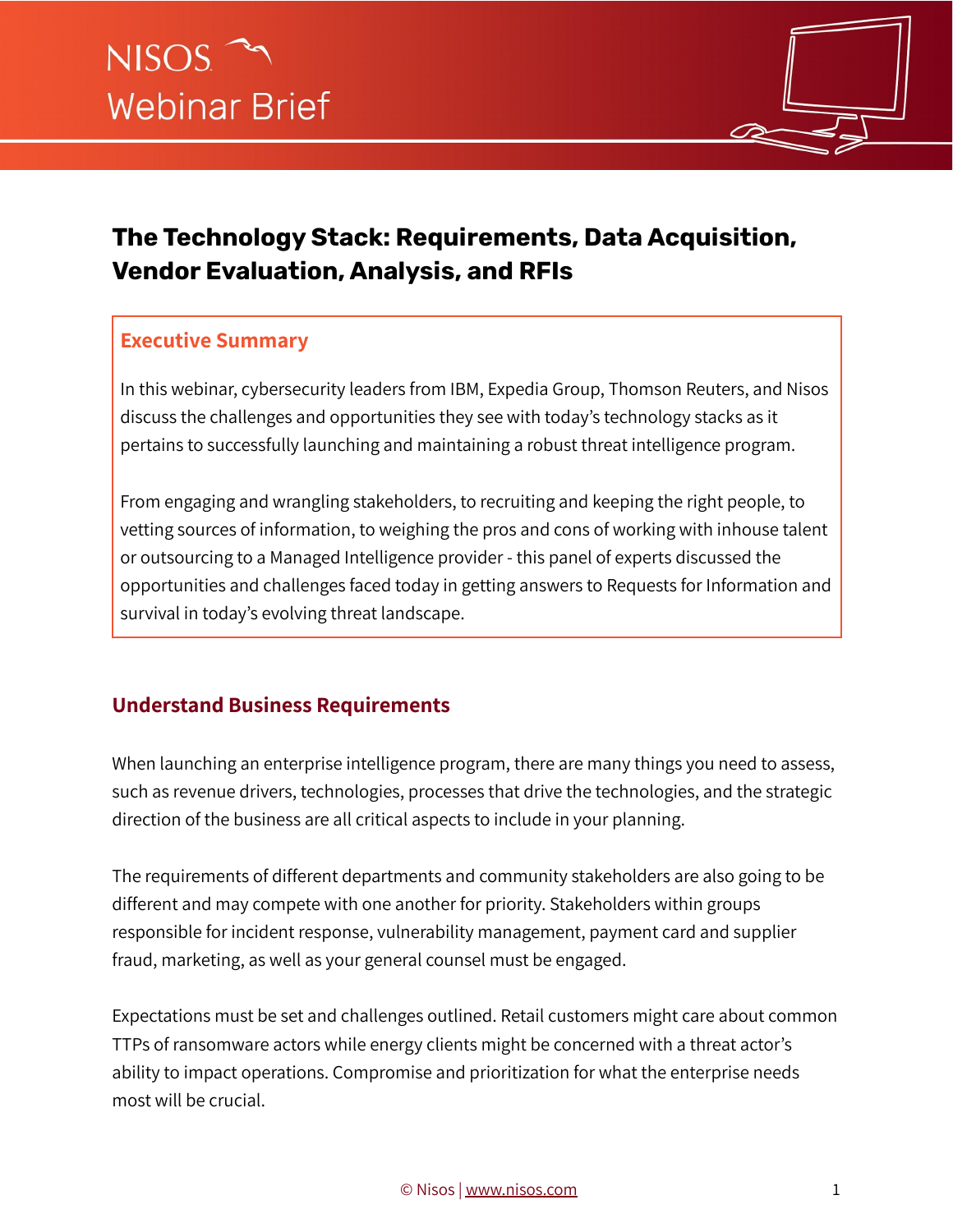#### **Identify Appropriate Skill Sets**

Diverse skill sets are important to any intelligence program. Successful intelligence teams often combine analysts from both the public and private sectors. Teams can also benefit from skills related to journalism, data engineering, forensics, network analysis, and computer network exploitation.

Personalities also play a role as teams often benefit when people who are risk averse interact with people that are natural risk takers. Similar benefits are realized when both strategic and technical individuals play a role.

Determining the optimal makeup of your team is based largely on the goals of your program. If a program is going to be focused on Security Operations Center cybersecurity requirements, you will require highly technical skill sets. If a program is going to be focused on broad geopolitical or competitive intelligence threats (ex. Chinese interests in AI technology), the team will require more strategic thinkers.

Cross training is both a benefit and a requirement for any successful intelligence program. A good intelligence analyst, particularly a good cyber threat intelligence analyst, must be able to contextualize what is important to an organization. Therefore skills ranging from security engineering knowledge to investigative experience, to journalist-level writing skills all play a role in an intelligent team's success. Engineering diversity is also important as the abilities to collect, ETL, and present data in a front-end user interface require very different skillets.

#### **Evaluate Data Options**

Organizations must consider the specific intelligence needs of their business, the risks they wish to pursue, and the degree to which they will pursue them. Once goals and requirements are established, an intelligence program must identify the proper datasets and feeds to meet those needs. Then the datasets must be ingested, aggregated, and engineered before an analyst can query or set alerts.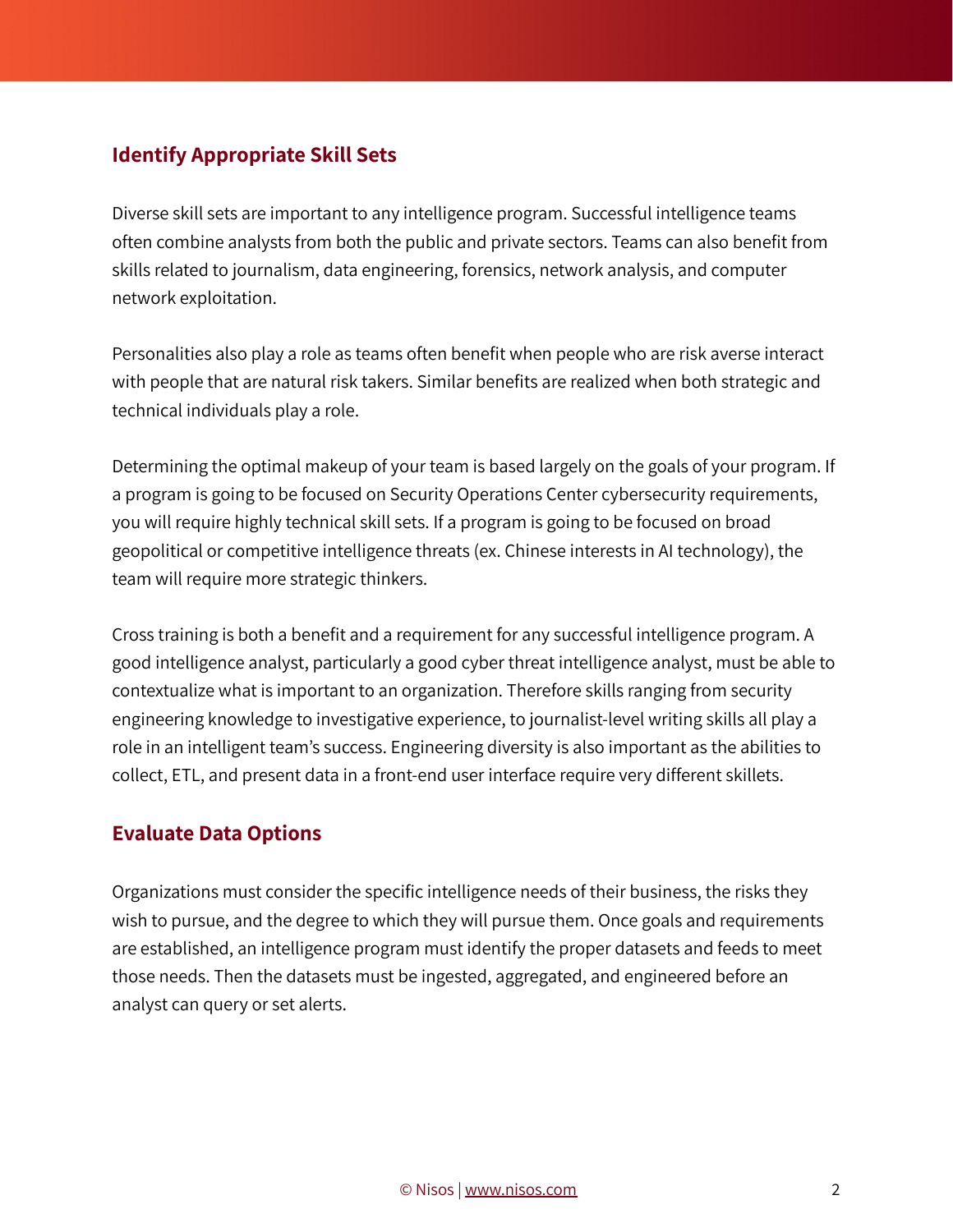Data needs to be augmented with internal telemetry. This provides finished intelligence as well as the raw data from an API and/or GUI. The cost and return on investment for all datasets should be diligently tracked to ensure the team optimizes resources and budgets.

Data categories that are relevant across all risk types and against all threat actor types include:

- **Business:** Information about U.S. and foreign corporations
- **Network and Telephony:** External telemetry such as PDNS, malware samples (Virus Total), dark web, open web, domains, netflow, mobile data, and false positive aggregator (events not worth an analyst's attention)
- **Persons and Groups:** Data solutions providers specializing in custom, scalable investigative and risk management tools for due diligence, threat assessment, identity verification, fraud prevention and debt recovery
- **Web and Social:** Social media, dark web, news media, and foreign media

#### **Consider Buy vs. Build**

Building an internal intelligence team is a daunting proposition that will be driven by 3 parameters:

- The level of threats to the business
- The resources to fund the program and
- The ability to staff and retain the required roles

For many organizations, outsourcing managed intelligence to a managed service provider is attractive for the following reasons:

- 1. Many customer-oriented threat intelligence programs (not solutions providers) are not a profit-and-loss driver
- 2. Managed service providers can offer early "wins" while the intelligence program attempts to hire the required analytical and engineering skill sets internally